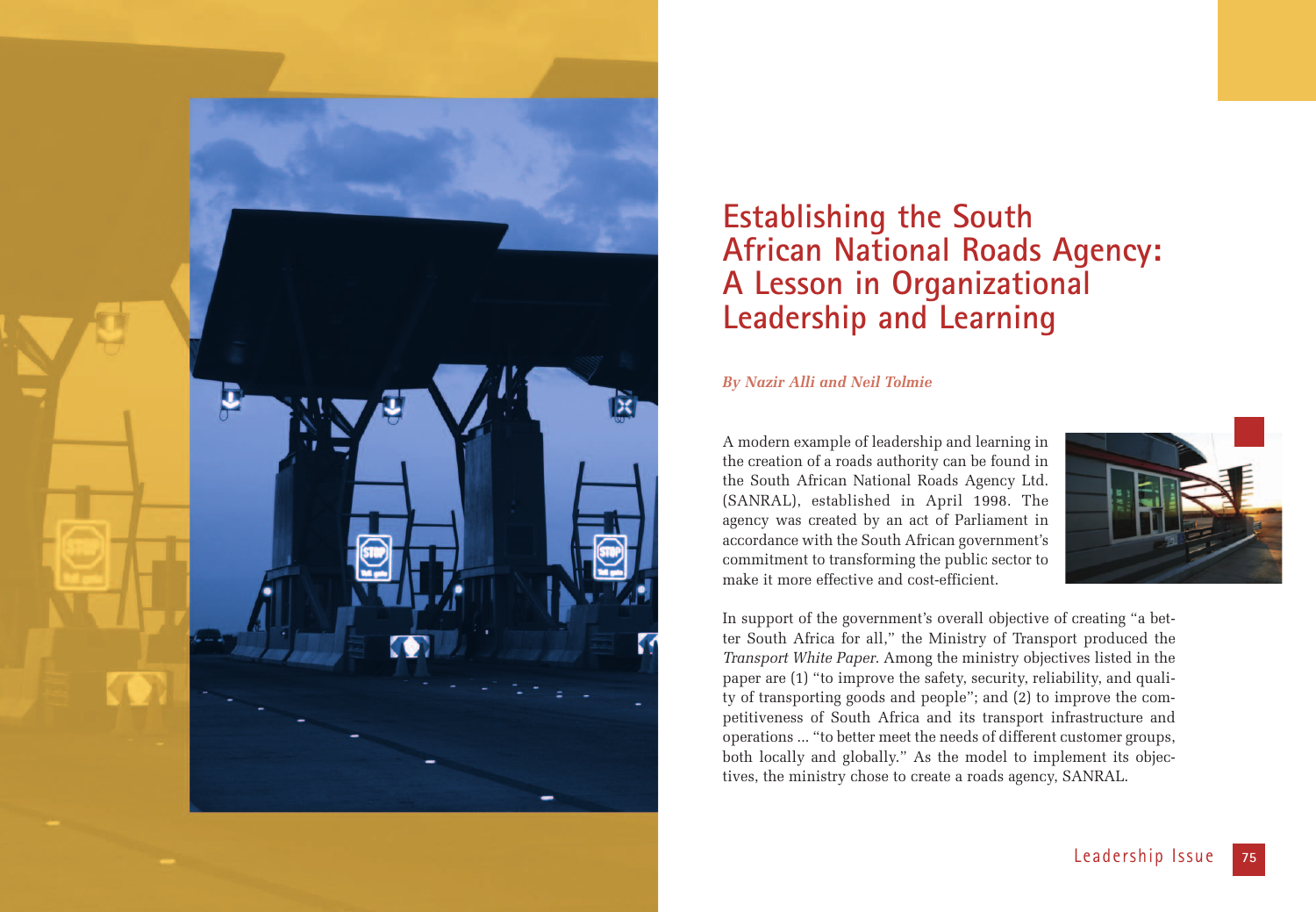

**Figure 1: The South African National Road Network**

## **The SANRAL Mandate**

SANRAL's mandate is to plan, finance, develop, manage, and maintain the 10,800- kilometer South African National Road Network (see Figure 1). A unique feature of SANRAL is that it manages both

*SANRAL's mandate is to plan, finance, develop, manage, and maintain the 10,800- kilometer South African National Road Network* 

toll and nontoll roads. A further distinctive aspect of SANRAL's operation is that its toll-road portfolio is made up of privately concessioned toll roads and SANRAL-owned toll roads financed by loans backed by government guarantees.

South Africa's roads are classified as either national, provincial, or urban. National roads, as their categorization implies, provide mobility in a national context. These roads, which make up the South African National Road Network, are pro-

vided primarily for economic reasons, including to link provinces and neighboring countries; ensure competitive transport modes for business, holiday, and import and export travel; and provide highspeed, well-designed and -maintained roads that afford predictable and reliable travel times.

Provincial roads, making up 340,000 kilometers of the country's roadways, provide access and mobility regionally and are provided for various economic and social reasons, such as to offer a distribution network for goods and people within the provincial boundaries linking towns, cities, and commercial and recreational centers. They are managed by the country's provincial authorities. Finally, urban roads, managed by South Africa's municipal authorities, are roads that provide access and mobility in urban areas. They cover a distance of 165,000 kilometers.

SANRAL was created through an initiative to transform a government department (the chief directorate, national roads, or CD:NR) into a public company. This form of operation was chosen because a public company uses business and commercial principles as its foundation and is governed by various commercial acts. The company model also introduces responsibility and accountability. The initiative was driven by the CD:NR management team with the support of its board and minister. The transformation provided an opportunity to separate the role of the policymaker/regulator (the

government) from that of the operator (SAN-RAL), thereby allowing business and politics to be kept separate in the agency's dayto-day operations.

As a public company operating along commercial lines, SANRAL is governed by a board of directors, with the minister of transport its sole shareholder. The eightmember board consists of six independent,



nonexecutive members (including the chairman), the chief executive officer, and a representative of the minister of finance. Considering the typical reform process in South Africa, it is clear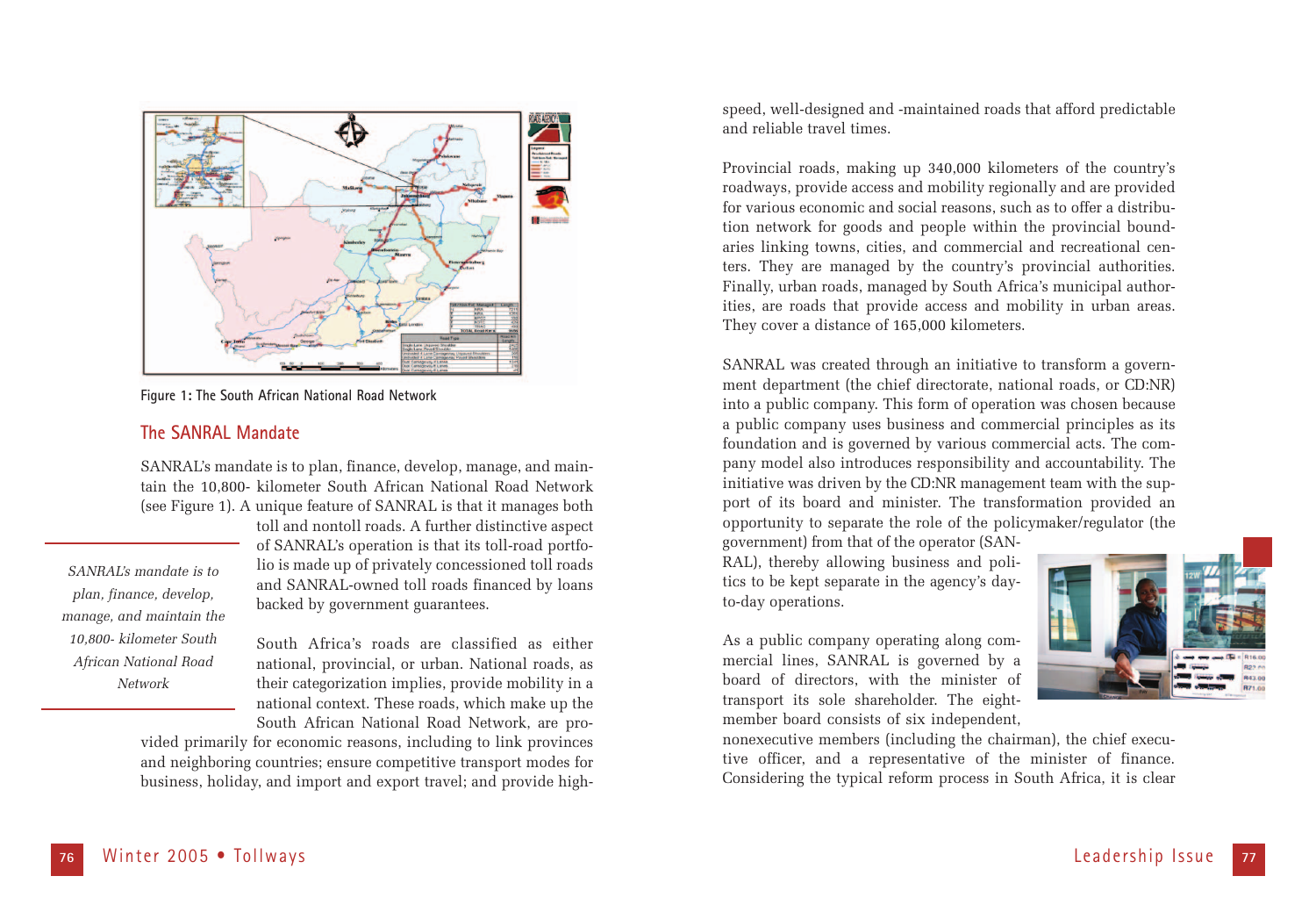SANRAL is operating within the public-sector reform and publicprivate partnership transitional phases (see Figure 2).

#### **Figure 2: Public-Sector Reform**



### **National-Road Reform and Commercialization**

Effective and efficient delivery through commercialization was the key concept behind the transformation of CD:NR to SANRAL. In this way, South Africa's national roads would be brought into the marketplace, placed on a fee-for-service basis, and managed like any other business enterprise. Because roads are a public monopoly, however, and ownership of most of them will remain in government hands for some time, commercialization of the roads agency required a focus on the following:

- Creating ownership by involving road users in road management to win public support for more road funding, control potential monopoly power, and constrain road spending to what is affordable;
- Stabilizing road financing by securing an adequate and stable flow of funds;
- Clarifying responsibility by clearly establishing who is responsible for what; and
- Intensifying managerial accountability.

These principles are interdependent and should ideally be implemented concurrently in the commercialization process. Without all four, the reforms individually might only achieve part of their objectives. For example, it is not possible to solve the financing problem without the strong support of road users, and one can't win the support of road users without taking steps to ensure that resources are used efficiently. Likewise, it is not possible to improve resource utilization unless road spending is kept affordable and managerial accountability is increased. Similarly, managers can't be held accountable unless they have clearly defined responsibilities without bureaucratic shackles.

During the transformation process, SANRAL sought assistance from advisors in areas in which its in-house capacity was limited. This was an important use of resources, as working with advisors lent credibility to the process and comforted those affected by the change with the realization that SANRAL was restructuring for the benefit of society and not for the benefit of SANRAL alone.

Before SANRAL was established, the CD:NR was just one of several directorates in the National Department of Transport and lacked its own vision and mission. Instead, it adhered to the depart-

ment's broader vision and mission, which covered all modes of transport. SANRAL was given the opportunity to create its own, focused road-transport vision, which is "to be recognized as a world leader in the provision of a superior primary road network in Southern Africa." Now, SANRAL strives to be "a commercially driven organization committed to achieving its vision for the economic development of the Southern African community through a

*During the transformation process, SANRAL sought assistance from advisors in areas in which its in-house capacity was limited. This was an important use of resources, as working with advisors lent credibility to the process*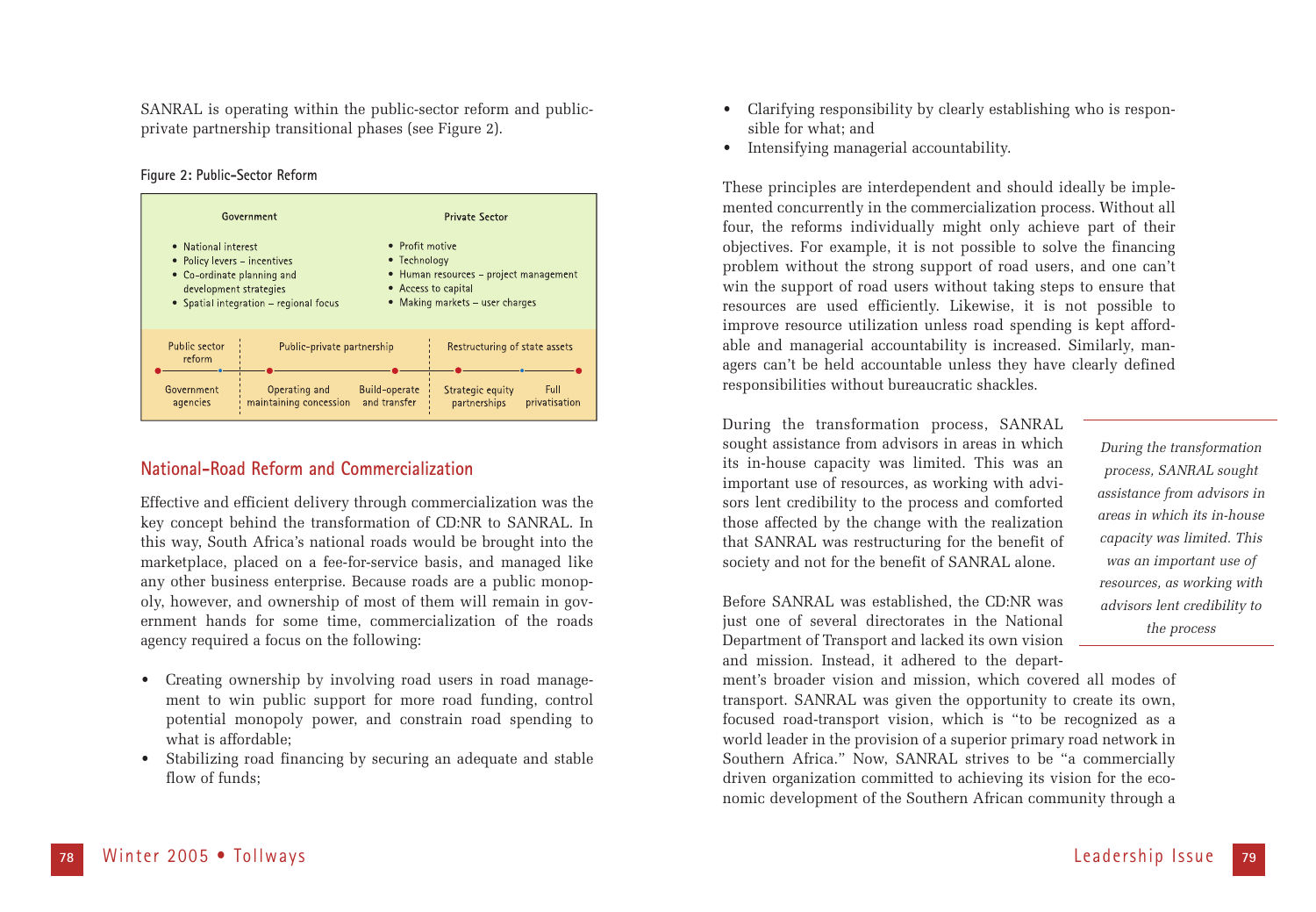highly motivated and professional team, state-of-the-art technology, proficient service providers, and [promotion of] the 'user pay principle.'"

SANRAL was born three years after these initial thoughts.

# **Critical Success Factors**

Several factors were critical to the success of the transformation process and required special attention:

- Political will.
- Legislation,
- Core and noncore activities,
- Organizational structure, and
- Stable funding.

**Political will.** Without the necessary political will for public-sector reform, the pre-1998 CD:NR would have been doomed to fail in the transformation process. In South Africa, the advent of democracy in 1994 provided an ideal opportunity for the transformation of the public sector. It now depended on the various service delivery departments within the government to provide the model that would best serve the interest of society at large.

Managing SANRAL as a commercial entity would provide several benefits, including the following:

- The introduction of a sound road management—information system for effective and efficient management of the country's road network, including operational planning and control;
- The adoption of improved financial management procedures in accordance with generally accepted accounting principles;
- Intensified managerial accountability; and
- A professional focus in decision-making.

**Legislation.** Prior to April 1998, as a directorate within the National Department of Transport, the CD:NR was governed by the South

African Roads Board (SARB), an autonomous body comprising eight members. The CD:NR acted as the secretariat to SARB. Creating the required transformation legislation was, therefore, not a complicated process, as the core of the legislation with respect to the functions performed by SARB was already tried and tested. The SARB leg-



islation thus formed the basis of the new SANRAL legislation, with minor amendments to capture the concept of commercialization.

The legislation established was "to make provision for a national roads agency for South Africa to manage and control the country's national roads system and take charge ... of the development, maintenance, and rehabilitation of national roads within the framework of government policy."

Thus was SANRAL born as a public company, wholly owned by the state, whose governance and management would be overseen by a board of directors and a chief executive officer. The legislation also defined SANRAL's powers and functions and financial and operational accountability, regulated its functioning, and prescribed measures and requirements in keeping with the government's national-roads policy, including those regarding the use and protection of national roads.

Although the legislation posed one of the lesser hurdles to overcome in the transformation process, as SANRAL was fortunate enough to be able to adapt existing law, caution is advisable in cre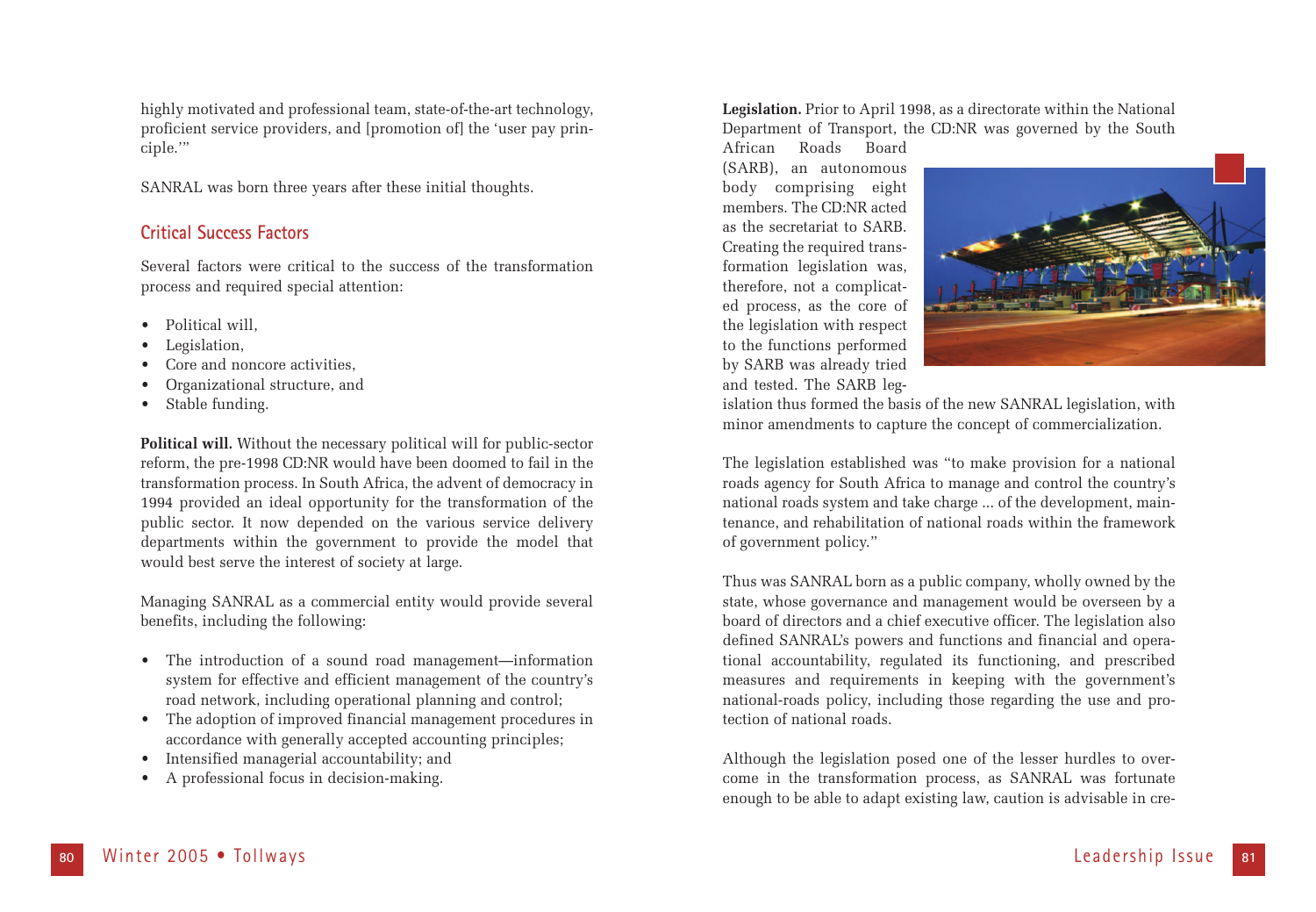ating a new agency, as poor or incomplete legislation will stifle implementation and, certainly, operations.

**Core and noncore activities.** With the adoption of commercial and business principles to promote effectiveness and efficiency, SAN-RAL had to decide on its core and noncore activities and the degree of vertical integration required; that is, what tasks SANRAL would undertake in-house. The easy part was identifying the core and noncore activities; the difficult part was managing the CD:NR staff members affected by the outsourcing of the following, noncore activities:

- Property portfolio (management of the land required for national-road purposes),
- Land surveying,
- Traffic counting,
- Design drawings, and
- Soil and bitumen testing to ensure road construction quality.

Several models were proposed, from a buyout to tendering for staff, equipment, and services. The process agreed upon by mutual consent between management and the affected staff was to publicly call for a request for proposal (RFP) to take over the identified noncore functions and the affected staff members. Because the intention was not to create any social problems for society (such as adding to the unemployed), and to capture the spirit of entrepreneurship, the RFP contained many nonnegotiable conditions combined with incentives, including:

- Guaranteed job tenure for two years;
- Minimum annual salary adjustments linked to the public sector, for two years;
- Guaranteed work for two years, at rates negotiated at the outset;
- First-right-of-refusal for any work not included in the initial work package;
- No dismissals, except for consistent poor performance and/or ill discipline; and
- Continued training in specific disciplines.

Those not opting for the above or not wishing to join SANRAL were afforded the opportunity to resign, take severance packages, transfer to other government departments, or take early retirement, where appropriate. A prerequisite for joining SANRAL was that all people "transferring" to SANRAL would have to resign from their posts as civil servants, an exceptional feature of the transformation process in keeping with the agency's commercial nature. SANRAL's current staff numbers 130, reflecting the agency's streamlined nature; the CD:NR employed 330 people.

Today, the outsourcing initiative is considered a success. All initially outsourced functions remain outsourced, with some of the contracts having been renegotiated and others having been placed in the market for bidding.

*Today, the outsourcing initiative is considered a success. All initially outsourced functions remain outsourced, with some of the contracts having been renegotiated and others having been placed in the market for bidding.*

**Organizational structure.** One of the transformation imperatives was to create within SANRAL

an organizational structure that abandons the bureaucracy and hierarchy typical of traditional government departments. It is wellknown that "logical" groupings of activities within an organization lead to the establishment of departments, which in turn can lead to the so-called "silo mentality" of "us versus them." In contrast, SANRAL's activities consist of a series of interrelated, sequential steps to accomplish a task. This relates to competencies and activities normally placed under the purview of different departments within an organization. Such competencies and activities need to be coordinated and managed together to attain an organization's goals.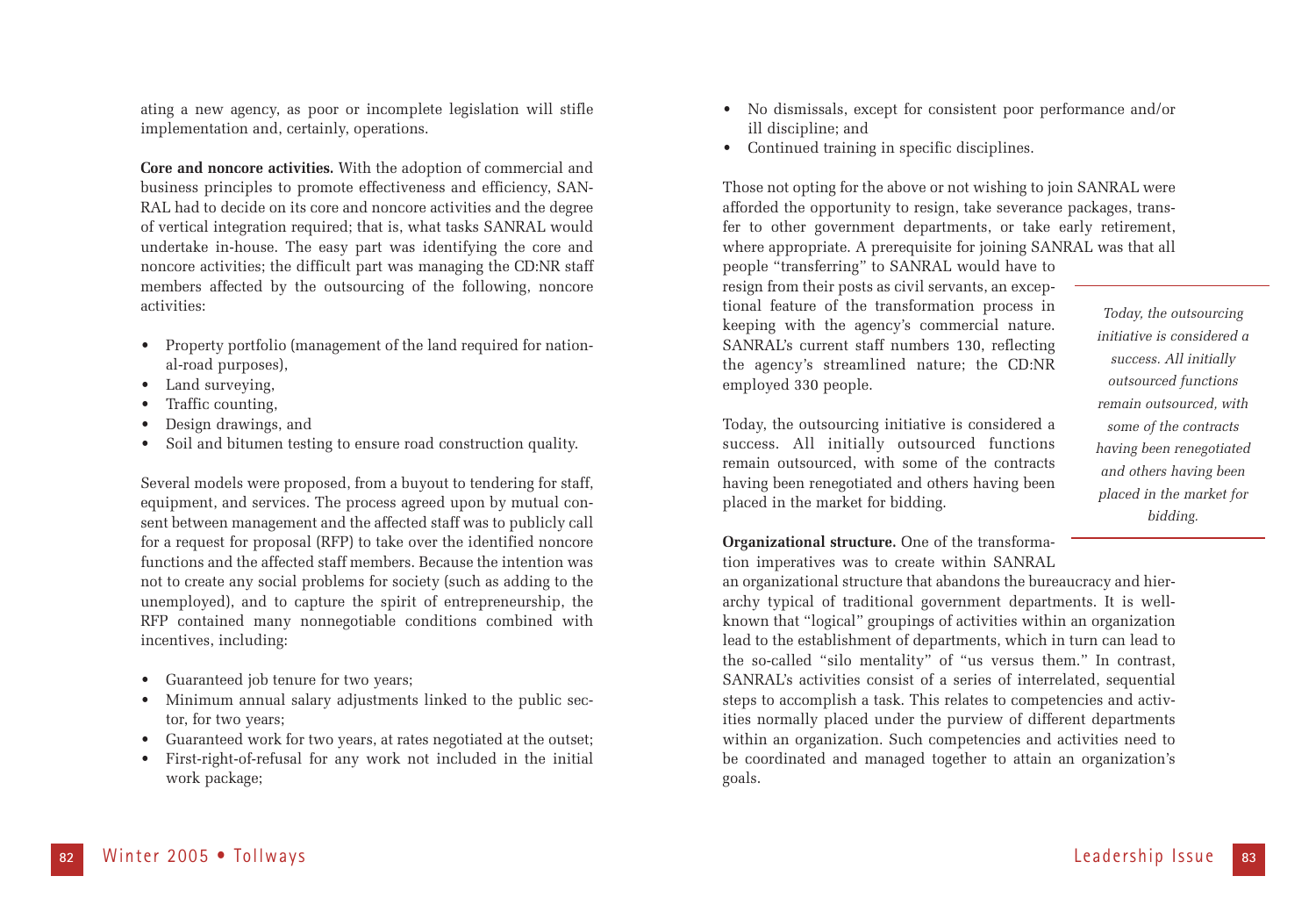For its organizational structure, SANRAL adopted what it terms the "cluster concept," which groups together a combination of talents and skills wherein expertise, vision, and experience are harnessed into a holistic and multidisciplined approach to the task at hand. This coordinated power of knowledge, skills, and expertise among participating specialists in a cluster reduces vagueness and complexities and the apportionment of blame associated with formal organizational relationships. The illustration in Figure 3 captures the ethos and distinctive spirit of SANRAL's multidisciplined



approach and the links between the organizational structure's various components.

The clusters are established based on core functions, such as design and construction, tolls, routine road maintenance, finance matters, statutory control, incident management, environmental concerns, legal matters, and traffic engineering. Clusters are headed by experts in their respective fields

**Figure 3: SANRAL's Organizational Structure**

and are represented regionally. Throughout all clusters, one sees leadership being defined by experience and know-how rather than by seniority and status.

Organizational reform in the public sector also introduced decentralization, a new phenomenon that elicited excitement from some and fear from others, as promotions, transfers, relocations, the setting up of new offices, appointments of new staff, a new work ethos, and, above all, a new organizational structure created enthusiasm among those embracing change and confusion among the uninitiated.

Changing the work culture from a bureaucratic to a commercial one was both interesting and challenging and was most effectively

achieved by involving individuals who could lead the change. To achieve change, it was critical that the "change leaders" had what it took in terms of both behaviors and technical expertise. In short, they needed to possess business and technical knowledge, a will to adopt change, commitment, understanding, integrity, and honesty.

One of the biggest organizational challenges the new agency faced was achieving consistency following decentralization, as initially every region believed it had the right answers. Introducing the cluster concept resolved this matter. The new structure promotes freedom of thought, inspires initiative and participation by all, and eliminates hierarchy and bureaucracy. In addition, it contributes to a change in the approach of individuals now becoming accustomed to a participative environment, rather than a hierarchical one, that allows them the freedom to express themselves no matter their level in the organization. Moreover, the new setup encourages teamwork, communication, integrated decision-making, commitment, and accountability.

At the core of the cluster concept are Corporate Services (CS), Engineering Services (ES), and Financial Services (FS), all of which are coordinated from SANRAL's head office. This core acts as a support system for the regional offices and deals with external bodies, including the Ministry of Transport, on policy matters. Orbiting the head office are the four decentralized regions (western, northern, eastern, and southern), whose core functions include design and construction (DC), operations and maintenance (OM), and finance and administration (FA).

**Stable funding.** At the time SANRAL was created, recognizing the criticalness of a stable flow of funds for the agency to carry out its mandate, the Ministry of Transport argued a strong case to the National Treasury that the latter should guarantee a sum of money to be allocated each year. The treasury, however, denied the request.